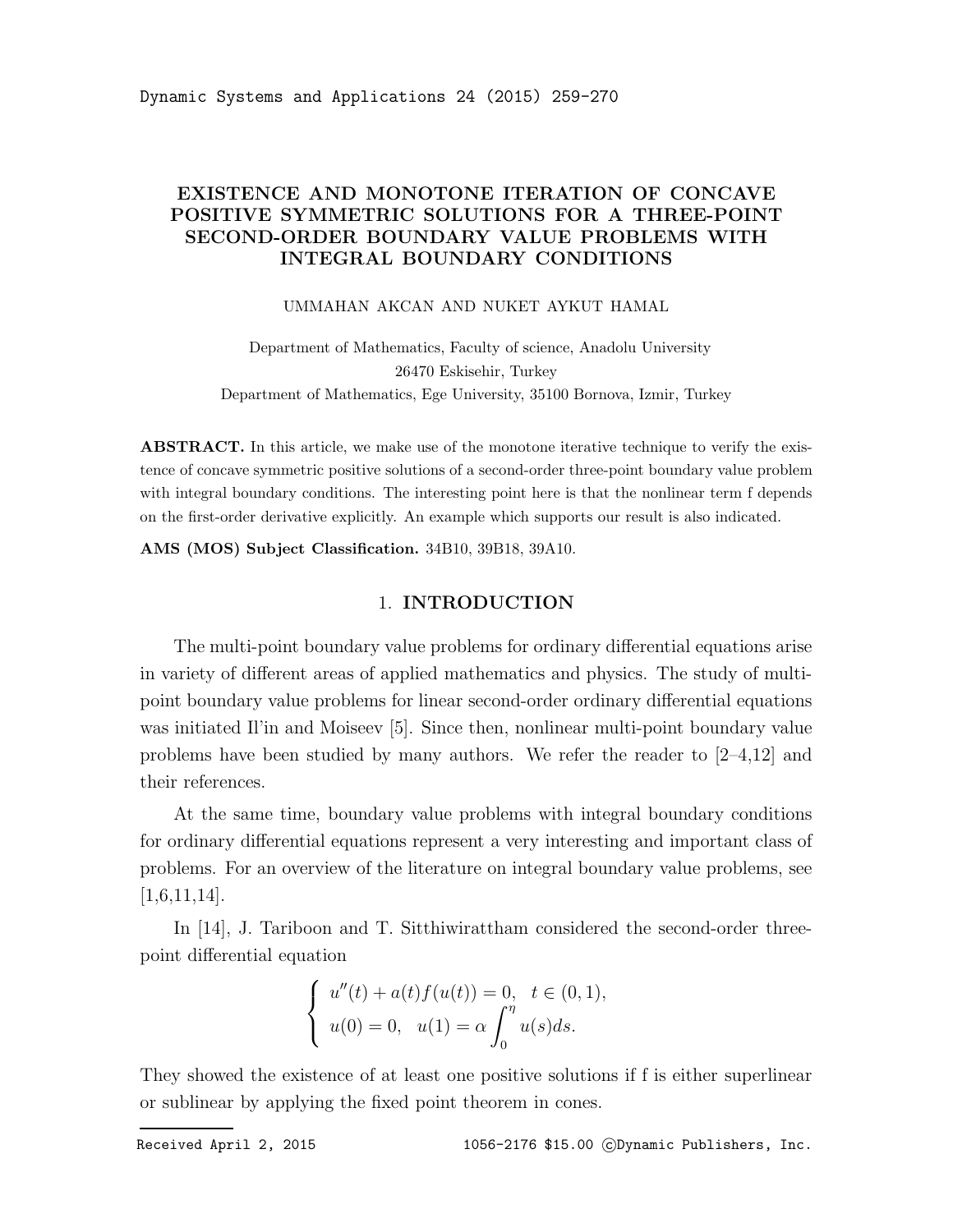In [11], H. Pang and Y. Tong considered second-order boundary value problem

$$
\begin{cases}\n u''(x) + f(x, u(x), u'(x)) = 0, & 0 < x < 1, \\
 u(0) = u(1) = \int_0^1 p(s)u(s)ds.\n\end{cases}
$$

They investigated the existence of concave symmetric positive solutions and established corresponding iterative schemes for a second-order boundary value problem with integral boundary conditions.

Motivated by the results above, in this paper, we are interested in the existence of the concave symmetric positive solutions for the following second-order three-point boundary value problems with integral boundary conditions

(1.1) 
$$
\begin{cases} u''(x) + f(x, u(x), u'(x)) = 0, & 0 < x < 1, \\ u(0) = u(1) = \alpha \int_0^{\eta} u(s) ds, \end{cases}
$$

where  $\eta \in (0,1)$ ,  $0 < \alpha < \frac{1}{\eta}$ , and  $f \in \mathcal{C}((0,1) \times [0,+\infty) \times \mathbb{R}, [0,+\infty))$ .

The organization of the paper is as follows. In Section 2, we present definitions and some necessary lemmas that will be used to prove our main result. In Section 3, we apply the monotone iterative technique to obtain the existence of concave symmetric positive solutions for BVP (1.1). Monotone iterative technique has been successfully used to prove to existence of a positive solutions of boundary value problems, see [7-11,13,15,16]. In Section 4, we give example to illustrate our result.

### 2. PRELIMINARIES

**Definition 2.1.** Let E be a real Banach Space. A nonempty closed convex set  $P \subset E$ is called a cone if it provides the following two conditions:

(i)  $u \in P$ ,  $\lambda \geq 0$  implies  $\lambda u \in P$ ;

(ii)  $u \in P$ ,  $-u \in P$  implies  $u = 0$ .

**Definition 2.2.** Let E be a real Banach Space. A function  $u \in E$  is said to be symmetric on  $[0, 1]$  if

$$
u(x) = u(1 - x), \quad x \in [0, 1].
$$

**Definition 2.3.** Let  $(E, \leq)$  be an ordered real Banach Space. An operator  $\alpha : E \to E$ is said to be nondecreasing provided that  $\alpha(u) \leq \alpha(v)$  for all  $u, v \in E$  with  $u \leq v$ . If the inequality is strict, then  $\alpha$  is said to be strictly nondecreasing.

**Definition 2.4.** Let E be a real Banach Space,  $u \in E$  is said to be concave on [0, 1] if

$$
u(\lambda x_1 + (1 - \lambda)x_2) \ge \lambda u(x_1) + (1 - \lambda)u(x_2)
$$

for any  $x_1, x_2 \in [0, 1]$  and  $\lambda \in [0, 1]$ .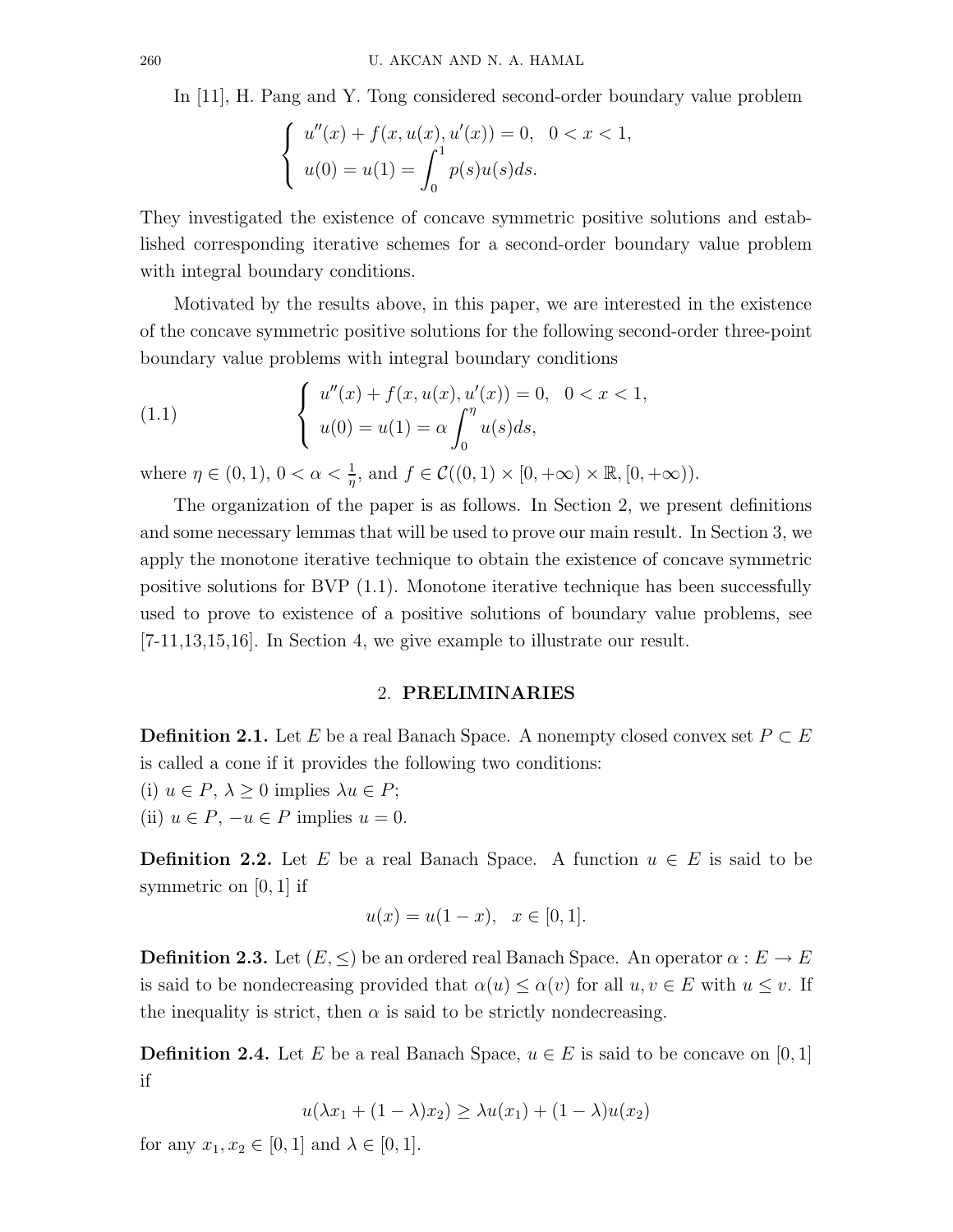We consider the Banach space  $E = C^2[0, 1]$  equipped with norm  $||u|| = \max{||u||_{\infty}}$ ,  $||u'||_{\infty}$ , where  $||u'||_{\infty} = \max_{x \in [0,1]} |u'(x)|$ . Throughout this paper, we always assume that the following assumptions are satisfied:

- (H1)  $f \in \mathcal{C}((0,1) \times [0,+\infty) \times \mathbb{R}, [0,+\infty))$ ,  $f(x,u,v) = f(1-x,u,-v)$  for  $x \in (0, \frac{1}{2})$  $\frac{1}{2}$ , and  $f(x, u, v) \ge 0$  for all  $(x, u, v) \in (0, 1) \times [0, +\infty) \times \mathbb{R}$ .
- (H2)  $f(x, \ldots, v)$  is nondecreasing for each  $(x, v) \in (0, \frac{1}{2})$  $\frac{1}{2} \times \mathbb{R}$ ,  $f(x, u, .)$  is nondecreasing for  $(x, u) \in (0, \frac{1}{2})$  $\frac{1}{2}]\times [0,+\infty).$

Define the cone  $P \subset E$  by

$$
P = \{ u \in E : u(x) \ge 0 \text{ is concave and } u(x) = u(1-x), x \in [0,1] \}.
$$

**Lemma 2.5.** For any  $u \in C^2[0,1]$ , suppose that u is the solution of the following BVP

$$
\begin{cases}\n u''(x) + f(x, u(x), u'(x)) = 0, & 0 < x < 1, \\
 u(0) = u(1) = \alpha \int_0^{\eta} u(s)ds.\n\end{cases}
$$

Then we can easily get the solution

(2.1) 
$$
u(x) = \int_0^1 (H(s) + G(x, s)) f(s, u(s), u'(s)) ds,
$$

where

(2.2) 
$$
V(s) = \begin{cases} (\eta - s)^2, & s \le \eta; \\ 0, & \eta \le s. \end{cases} \quad H(s) = \frac{\alpha \eta^2}{2(1 - \alpha \eta)} (1 - s) - \frac{\alpha}{2(1 - \alpha \eta)} V(s),
$$

(2.3) 
$$
G(x,s) = \begin{cases} s(1-x), & 0 \le s \le x \le 1; \\ x(1-s), & 0 \le x \le s \le 1. \end{cases}
$$

*Proof.* Suppose that  $u \in C^2[0, 1]$  is a solution of problem (1.1). Then we have

$$
u''(x) = -f(x, u(x), u'(x)).
$$

For  $x \in [0, 1]$ , by integration from 0 to 1, we have

$$
u'(x) = u'(0) - \int_0^x f(s, u(s), u'(s))ds.
$$

For  $x \in [0, 1]$ , by integration again from 0 to 1, we have

$$
u(x) = u'(0)x - \int_0^x \left(\int_0^\tau f(s, u(s), u'(s))ds\right) d\tau.
$$

That is,

(2.4) 
$$
u(x) = u(0) + u'(0)x - \int_0^x (x - s)f(s, u(s), u'(s))ds,
$$

therefore,

$$
u(1) = u(0) + u'(0) - \int_0^1 (1 - s) f(s, u(s), u'(s)) ds.
$$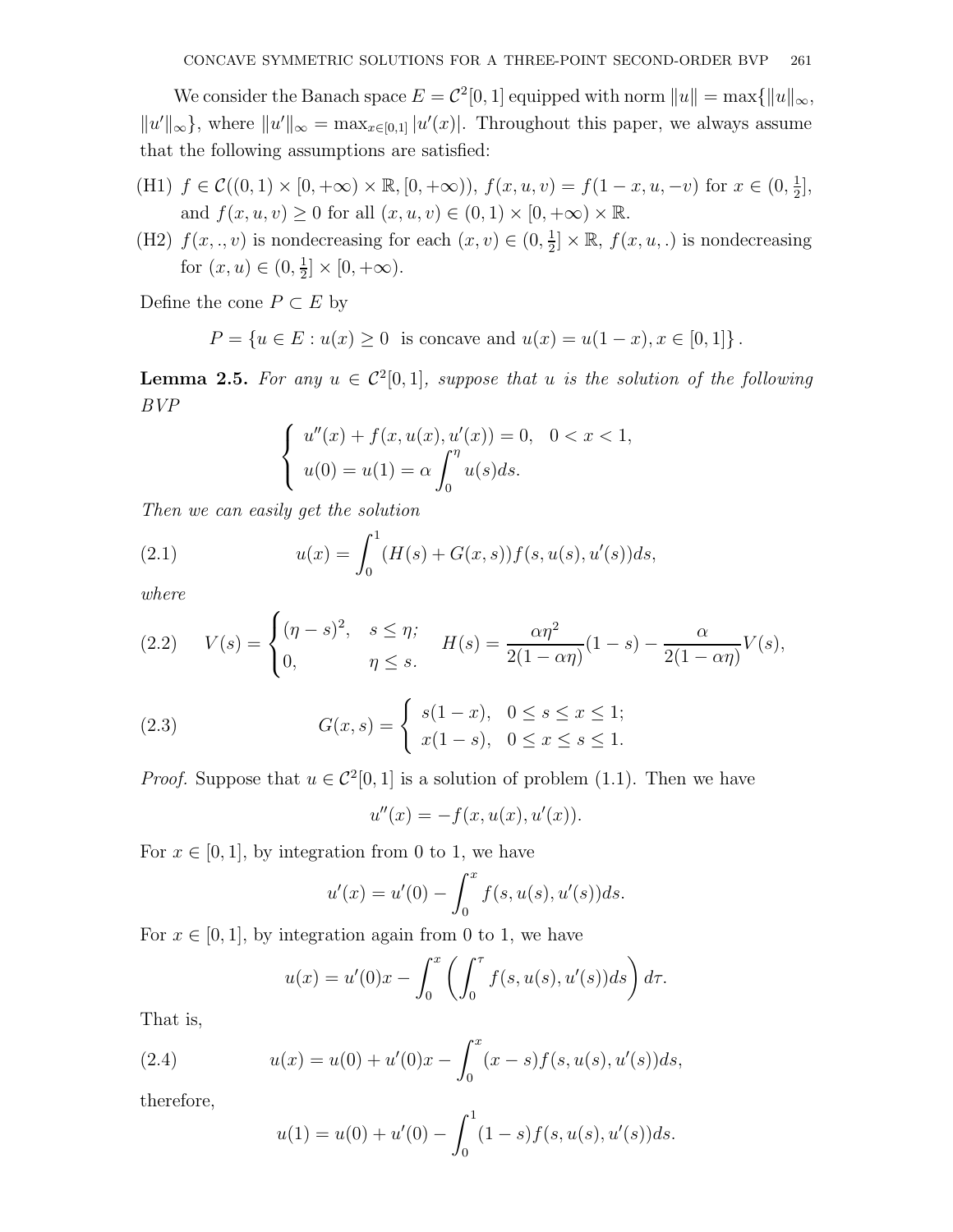From condition (1.1), we have

$$
u'(0) = \int_0^1 (1-s)f(s, u(s), u'(s))ds.
$$

By integrating (2.4) from 0 to  $\eta$ , where  $\eta \in (0,1)$ , we have

$$
\int_0^{\eta} u(s)ds = u(0)\eta + u'(0)\frac{\eta^2}{2} - \int_0^{\eta} \left(\int_0^{\tau} (\tau - s)f(s, u(s), u'(s))ds\right) d\tau
$$
  
=  $u(0)\eta + u'(0)\frac{\eta^2}{2} - \frac{1}{2}\int_0^{\eta} (\eta - s)^2 f(s, u(s), u'(s))ds,$ 

and from  $u(0) = \alpha \int_0^{\eta}$ 0  $u(s)ds$ , we have

$$
u(0) = \frac{\alpha \eta^2}{2(1 - \alpha \eta)} u'(0) - \frac{\alpha}{2(1 - \alpha \eta)} \int_0^{\eta} (\eta - s)^2 f(s, u(s), u'(s)) ds.
$$

Therefore, (1.1) has a unique solution

$$
u(x) = \frac{\alpha \eta^2}{2(1 - \alpha \eta)} \int_0^1 (1 - s) f(s, u(s), u'(s)) ds
$$
  
 
$$
- \frac{\alpha}{2(1 - \alpha \eta)} \int_0^{\eta} (\eta - s)^2 f(s, u(s), u'(s)) ds
$$
  
 
$$
+ x \int_0^1 (1 - s) f(s, u(s), u'(s)) ds - \int_0^x (x - s) f(s, u(s), u'(s)) ds.
$$

From  $(2.2)$  and  $(2.3)$ , we obtain

$$
u(x) = \int_0^1 (H(s) + G(x, s)) f(s, u(s), u'(s)) ds.
$$

 $\Box$ 

The proof is complete.

The functions H and G have the following properties.

**Lemma 2.6.** If  $\eta \in (0,1)$  and  $0 < \alpha < \frac{1}{\eta}$ , then we have  $H(s) \ge 0$ , for  $s \in [0,1]$ .

*Proof.* From the definition of  $H(s)$ ,  $s \in (0,1)$ ,  $\eta \in (0,1)$ , and  $0 < \alpha < \frac{1}{\eta}$ , we have  $H(s) \geq 0.$  $\Box$ 

Lemma 2.7.  $G(1-x, 1-s) = G(x, s), 0 \le G(x, s) \le G(s, s)$  for  $x, s \in [0, 1]$ .

*Proof.* From the definition of  $G(x, s)$ , we get  $G(1 - x, 1 - s) = G(x, s)$  and  $0 \le$  $G(x, s) \le G(s, s)$  for  $x, s \in [0, 1]$ .  $\Box$ 

**Lemma 2.8.** Let  $\eta \in (0,1)$  and  $0 < \alpha < \frac{1}{\eta}$ . If  $f(x, u(x), u'(x)) \in C((0,1) \times [0, +\infty) \times$  $\mathbb{R}, [0, +\infty)$ , then the unique solution u of BVP (1.1) satisfies  $u(x) \geq 0$  for  $x \in [0, 1]$ .

*Proof.* From the definition of  $u(x)$ ,  $f(x, u(x), u'(x)) \in C((0, 1) \times [0, +\infty) \times \mathbb{R}, [0, +\infty))$ , Lemma 2.6, and Lemma 2.7, we have  $u(x) \geq 0$ . □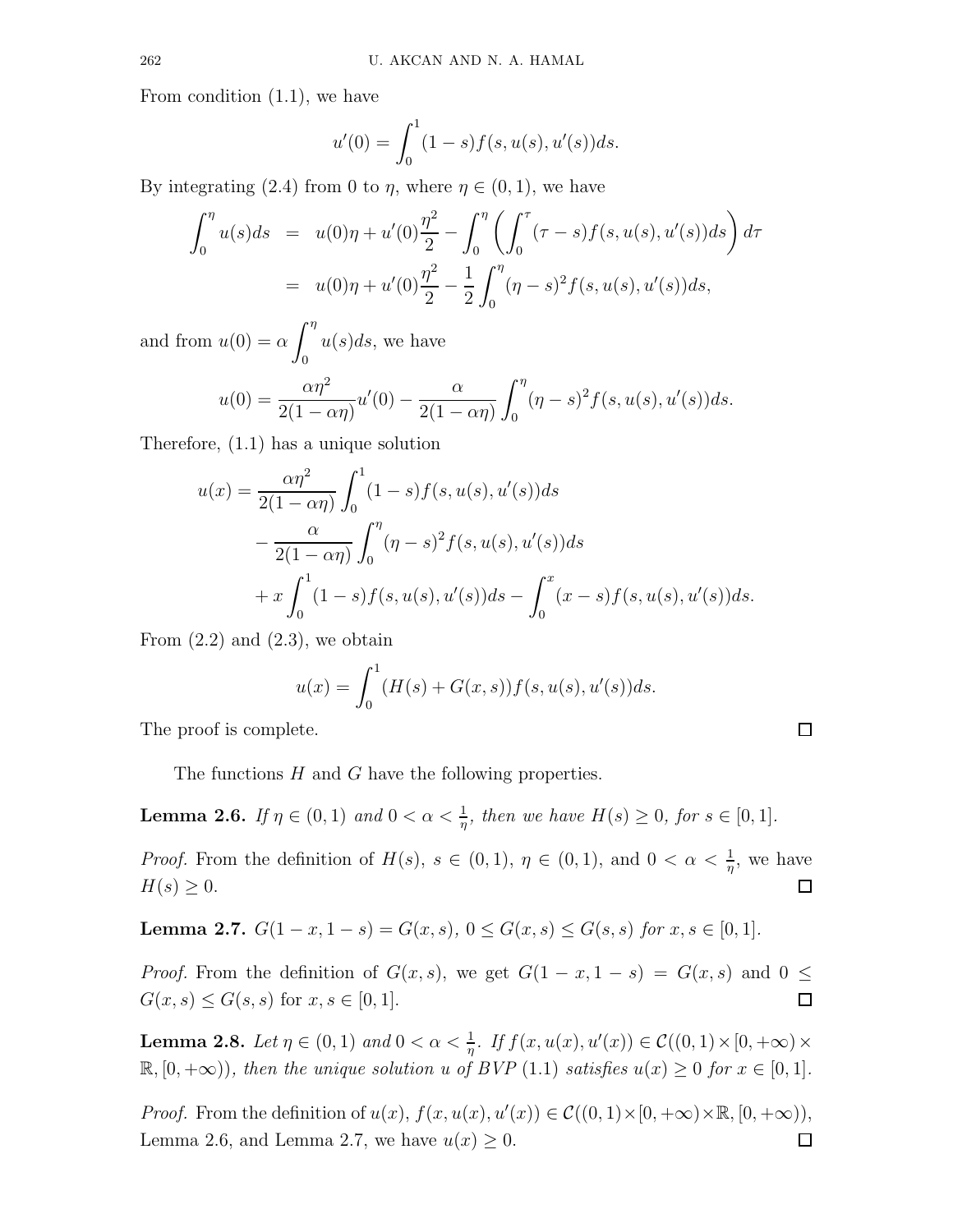**Lemma 2.9.** Let  $\alpha \eta > 1$ . If  $f(x, u(x), u'(x)) \in C((0, 1) \times [0, +\infty) \times \mathbb{R}, [0, +\infty))$  then BVP (1.1) has no positive solution.

*Proof.* Suppose that problem (1.1) has a positive solutions u satisfying  $u(x) > 0$ ,  $x \in (0, 1)$ . If  $u(0) = u(1) > 0$ , by the concavity of u

(2.5) 
$$
u(s) \ge u(1)
$$
 for  $s \in (0, 1)$ ,

by integrating (2.5) from 0 to  $\eta$ , where  $\eta \in (0,1)$ , we have

$$
\int_0^{\eta} u(s)ds \geq \eta u(1),
$$

and from  $u(1) = \alpha \int_0^{\eta} u(s) ds$ , we have

$$
u(1)(1 - \alpha \eta) \ge 0,
$$

which is a contradiction to the  $u(1) > 0$  and  $(1 - \alpha \eta) < 0$ . So, no positive solutions  $\Box$ exist.

For any  $u \in C^2[0,1], T : P \to E$  is defined (2.6)  $(T u)(x) = \int_0^1$ 0  $(H(s) + G(x, s))f(s, u(s), u'(s))ds$ , for  $x \in [0, 1]$ .

Clearly,  $u$  is the solution of BVP  $(1.1)$  if and only if  $u$  is fixed point of  $T$ .

**Lemma 2.10.** Assume that (H1) and (H2) are satisfied, and let  $\eta \in (0,1)$ ,  $0 < \alpha <$ 1  $\frac{1}{\eta}$ . Then the operator T is completely continuous in  $\mathcal{C}^2[0,1]$  and T is nondecreasing.

*Proof.* For any  $u \in P$ , from the expression of  $Tu$ , we know

$$
\begin{cases}\n(Tu)''(x) + f(x, u(x), u'(x)) = 0, & x \in (0, 1), \\
(Tu)(0) = (Tu)(1) = \alpha \int_0^{\eta} (Tu)(s)ds.\n\end{cases}
$$

Clearly,  $Tu$  is concave. From the definition of  $Tu$ , Lemma 2.6, and Lemma 2.7 we see that Tu is nonnegative on [0, 1]. We now show that Tu is symmetric about  $\frac{1}{2}$ . From Lemma 2.7 and (H1), for  $x \in [0, 1]$ , we have

$$
(Tu)(1-x) = \int_0^1 (H(s) + G(1-x, s))f(s, u(s), u'(s))ds
$$
  
= 
$$
\int_0^1 H(s)f(s, u(s), u'(s))ds + \int_0^1 G(1-x, s)f(s, u(s), u'(s))ds
$$
  
= 
$$
\int_0^1 H(s)f(s, u(s), u'(s))ds
$$
  
= 
$$
\int_1^0 G(1-x, 1-s)f(1-s, u(1-s), u'(1-s))ds
$$
  
= 
$$
\int_0^1 H(s)f(s, u(s), u'(s))ds + \int_0^1 G(x, s)f(1-s, u(s), -u'(s))ds
$$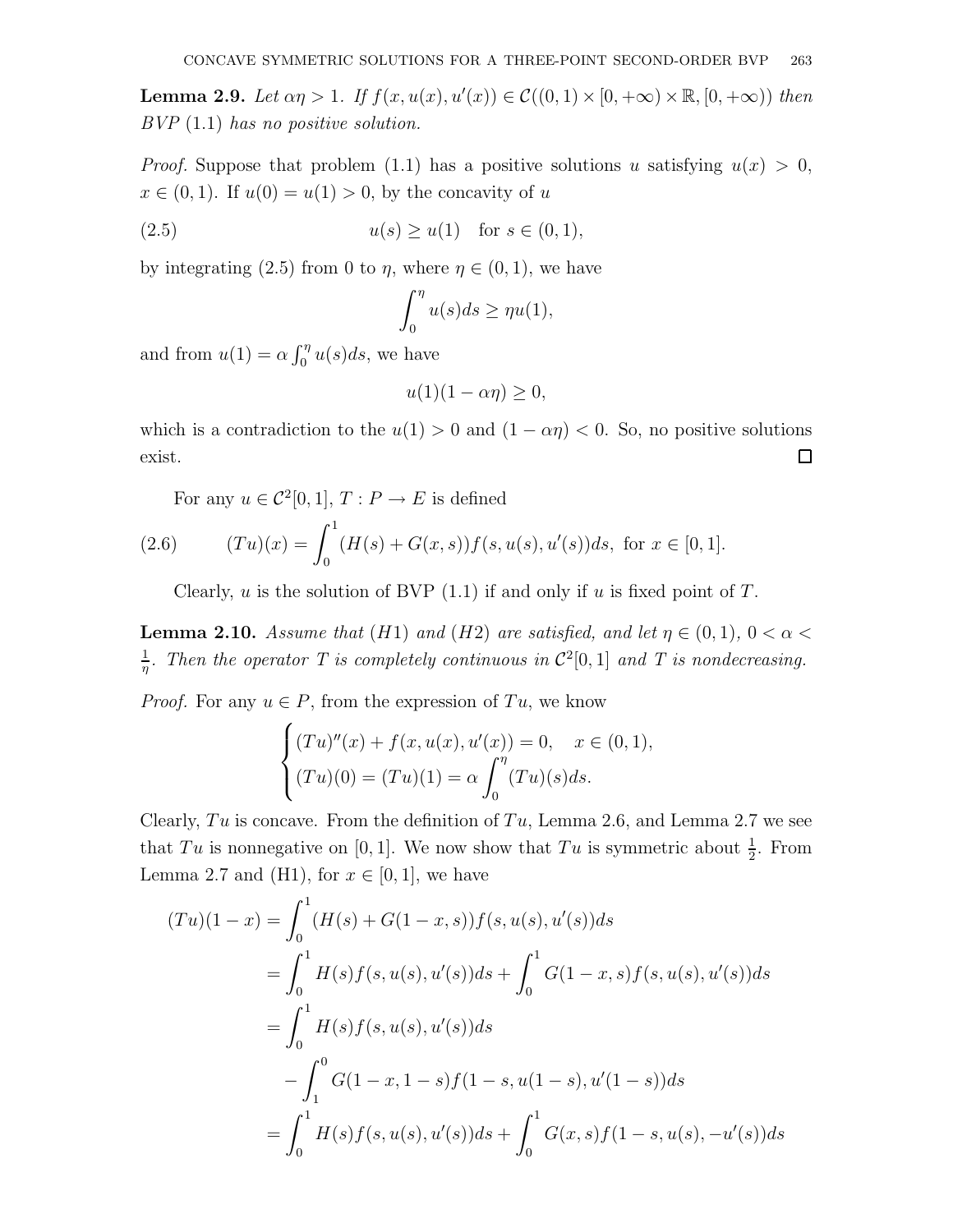$$
= \int_0^1 H(s)f(s, u(s), u'(s))ds + \int_0^1 G(x, s)f(s, u(s), u'(s))ds
$$
  
=  $(Tu)(x)$ .

Therefore,  $TP \subset P$ .

The continuity of T with respect to  $u(x) \in C^2[0,1]$  is clear. We now show that T is compact. Suppose that  $D \subset P$  is a bounded set. Then there exists r such that

$$
D = \{ u \in P \mid |||u|| \le r \}.
$$

For any  $u \in D$ , we have

 $0 \le f(s, u(s), u'(s)) \le \max \{f(s, u, u') \mid | s \in [0, 1], u \in [0, r], u' \in [-r, r] \} =: M.$ 

So, we have from (2.6)

$$
||(Tu)(x)||_{\infty} = \max_{x \in [0,1]} \left| \int_0^1 (H(s) + G(x, s)) f(s, u(s), u'(s)) ds \right|
$$
  
 
$$
\leq M \int_0^1 H(s) ds + M \max_{x \in [0,1]} \int_0^1 G(x, s) ds =: L
$$

and

$$
||(Tu)'(x)||_{\infty} = \max_{x \in [0,1]} \left| \int_0^1 (1-s)f(s, u(s), u'(s))ds - \int_0^x f(s, u(s), u'(s))ds \right|
$$
  

$$
\leq \frac{M}{2} + M.
$$

These equations imply that the operator  $T$  is uniformly bounded. Now we show that  $Tu$  is equi-continuous. We separate these three conditions:

Case (i).  $0 \le x_1 \le x_2 \le \frac{1}{2}$  $\frac{1}{2}$ ; Case (ii).  $\frac{1}{2} \le x_1 \le x_2 \le 1$ ; Case (iii).  $0 \le x_1 \le \frac{1}{2} \le x_2 \le 1$ .

We solely need to think Case (i) since the proofs of the other two are like. For  $0 \le x_1 \le x_2 \le \frac{1}{2}$ 2 , we have

$$
\begin{aligned}\n|(Tu)(x_2) - (Tu)(x_1)| \\
&= \left| \int_0^1 (G(x_2, s) - G(x_1, s)) f(s, u(s), u'(s)) ds \right| \\
&\leq \left\{ \begin{aligned}\n\int_0^1 |(x_2 - x_1)(1 - s)| f(s, u(s), u'(s)) ds, & 0 \leq x_1 \leq x_2 \leq s \leq \frac{1}{2}, \\
\int_0^1 |s(x_1 - x_2)| f(s, u(s), u'(s)) ds, & 0 \leq s \leq x_1 \leq x_2 \leq \frac{1}{2}, \\
\int_0^1 |s(1 - x_2) - x_1(1 - s)| f(s, u(s), u'(s)) ds, & 0 \leq x_1 \leq s \leq x_2 \leq \frac{1}{2}.\n\end{aligned}\right\}.
$$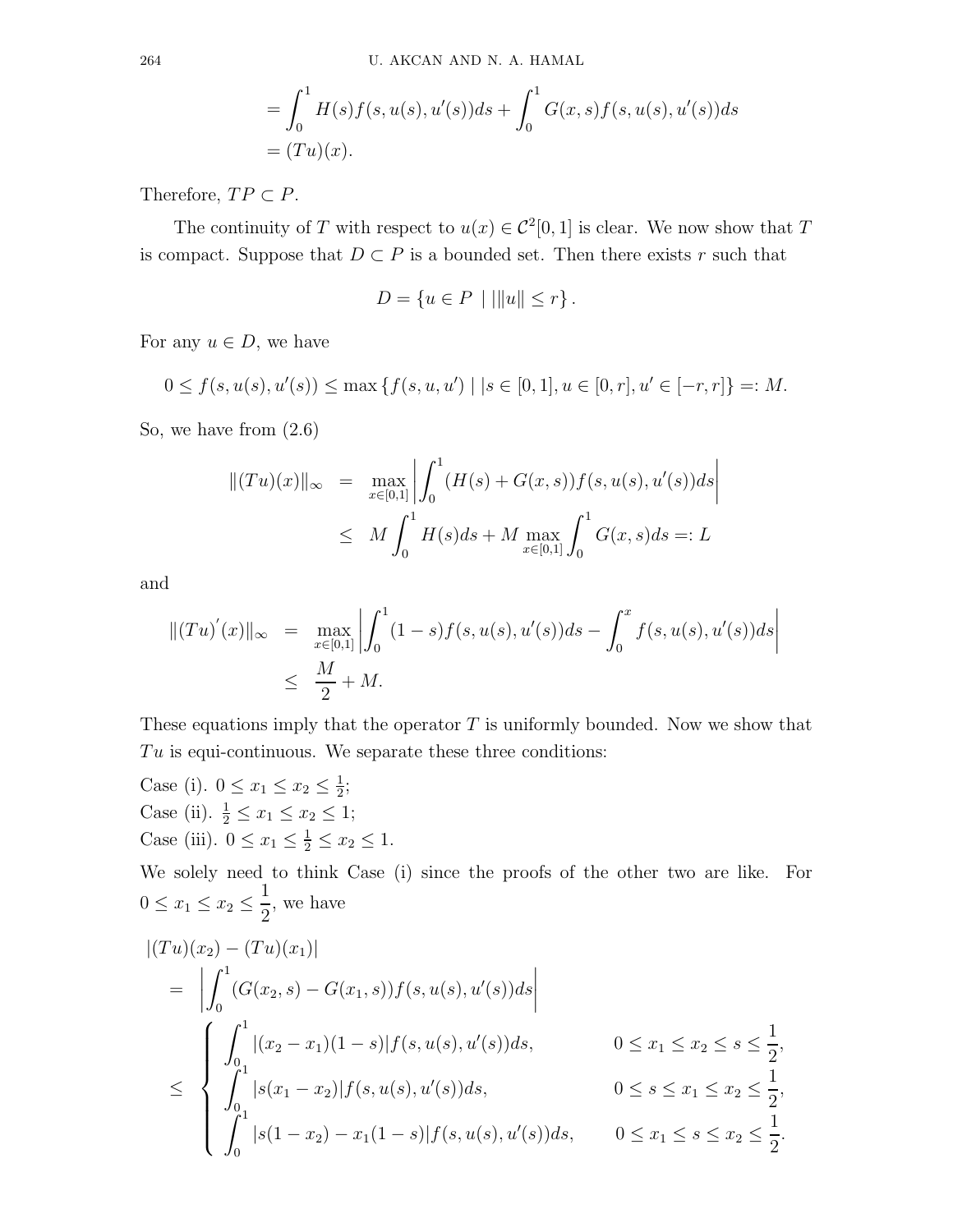$$
\leq \begin{cases} \frac{M}{2}|x_2 - x_1|, \\ \frac{M}{2}|x_2 - x_1|, \\ \frac{3M}{2}|x_2 - x_1|. \end{cases}
$$

In addition

$$
|(Tu)'(x_2) - (Tu)'(x_1)| = \left| \int_{x_2}^{x_1} f(s, u(s), u'(s)) ds \right| \le M|x_2 - x_1|.
$$

By applying the Arzela-Ascoli theorem, we can guarantee that  $T(D)$  is relatively compact, which means  $T$  is compact. Then we have  $T$  is completely continuous.

Finally, we show T is noncecreasing with respect to  $u(x) \in C^2[0,1]$ .

Let  $u_i(x) \in P$   $(i = 1, 2)$  and  $u_1(x) \le u_2(x)$  then, we have  $u_2(x) - u_1(x) \in P$  and  $u_2(x) - u_1(x) \ge 0$  is concave, symmetric about  $\frac{1}{2}$ . Therefore

$$
\begin{cases} u_2'(x) \ge u_1'(x) & \text{for } x \in [0, \frac{1}{2}], \\ u_2'(x) \le u_1'(x) & \text{for } x \in [\frac{1}{2}, 1]. \end{cases}
$$

So, for  $x \in [0, 1]$ , by applying  $(H1)$ ,  $(H2)$ , and the definition of  $Tu$ , we have

$$
(Tu_2)(x) - (Tu_1)(x) = \int_0^1 (H(s) + G(x, s)) f(s, u_2(s), u'_2(s)) ds
$$
  

$$
- \int_0^1 (H(s) + G(x, s)) f(s, u_1(s), u'_1(s)) ds
$$
  

$$
= \int_0^1 (H(s) + G(x, s)) \left( f(s, u_2(s), u'_2(s)) - f(s, u_1(s), u'_1(s)) \right) ds
$$
  

$$
\ge 0.
$$

Thus T is nondecreasing. These complete the proof.

# 3. EXISTENCE OF TWO CONCAVE SYMMETRIC POSITIVE SOLUTIONS FOR BVP (1.1)

Now we find the existence of two concave symmetric positive solutions and corresponding iterative scheme for BVP (1.1).

**Theorem 3.1.** Suppose that (H1) and (H2) are provided, and let  $\eta \in (0,1)$ ,  $0 < \alpha <$ 1  $\frac{1}{\eta}$ . If there exist two positive number  $b_1 < b$  such that

(3.1) 
$$
\sup_{x \in [0, \frac{1}{2}]} f(x, b, b) \le b_1,
$$

 $\Box$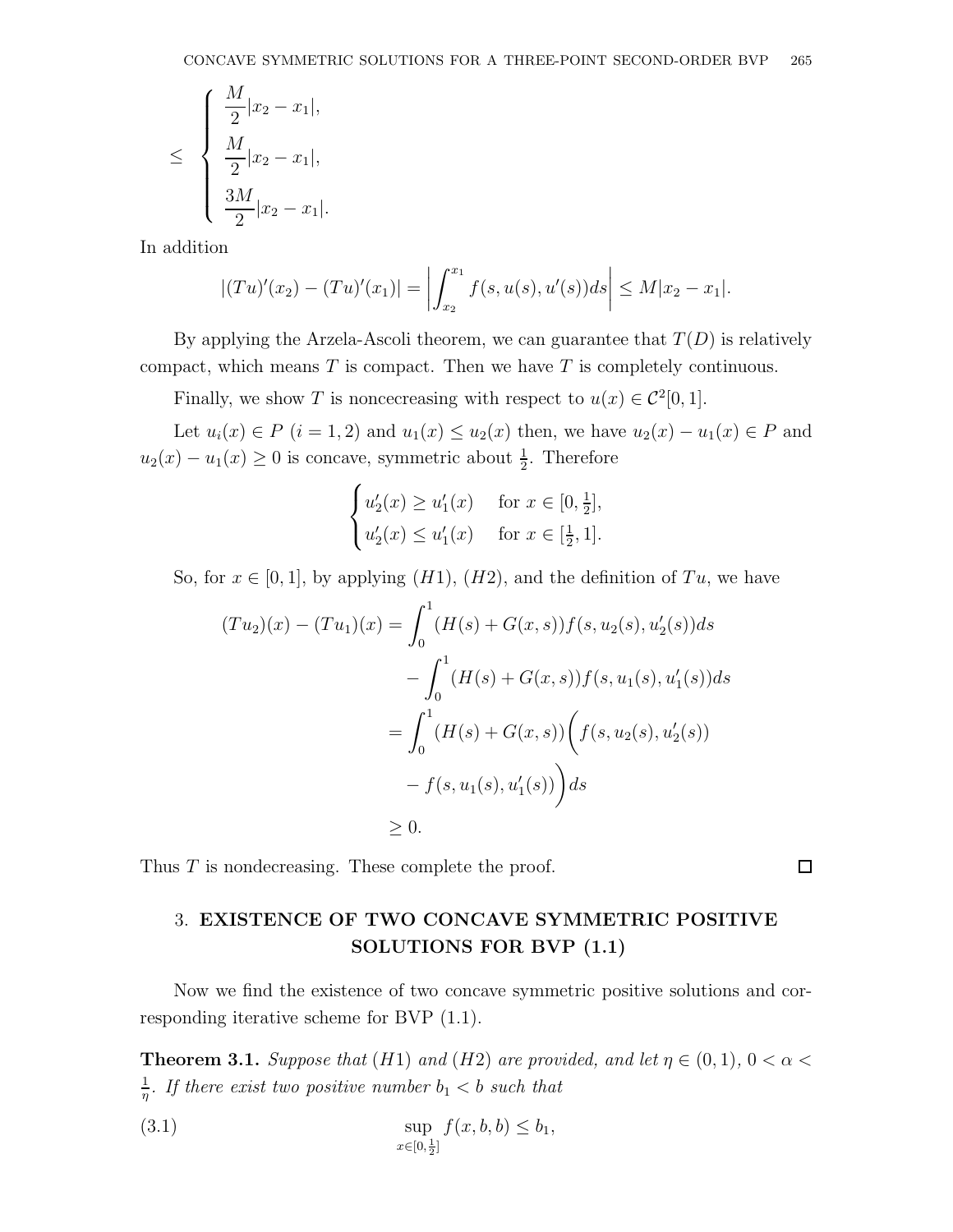where  $b$  and  $b_1$  satisfy,

(3.2) 
$$
b \ge \max\left\{\frac{\alpha\eta^2(3-2\eta)}{3(1-\alpha\eta)}, \frac{\alpha\eta^2}{4(1-\alpha\eta)} - \frac{\alpha\eta^3}{6(1-\alpha\eta)} + \frac{1}{8}\right\}b_1,
$$

then BVP (1.1) has a concave symmetric positive solutions  $w^*, v^* \in P$  with

$$
||w^*|| \le b
$$
 and  $\lim_{n \to \infty} T^n w_0 = w^*$ , where  $w_0(x) = bx(1 - x) + \frac{b}{4}$ ,  
\n $||v^*|| \le b$  and  $\lim_{n \to \infty} T^n v_0 = v^*$ , where  $v_0(x) = 0$ .

*Proof.* We show  $P_b = \{w \in P : ||w|| \leq b\}$ . In what follows, we now show  $TP_b \subset$  $P_b$ . Let  $w \in P_b$ , then  $0 \leq w(x) \leq \max_{x \in [0,1]} w(x) = ||w||_{\infty} \leq b$ . On the other hand,  $\max_{x \in [0,1]} |w'(x)| = w'(0) \leq b$ . By using (3.1) and  $(H_2)$ , for  $x \in [0, \frac{1}{2}]$  $\frac{1}{2}$ , we have

$$
0 \le f(x, w(x), w'(x)) \le f(x, b, b) \le \sup_{x \in [0, \frac{1}{2}]} f(x, b, b) \le b_1.
$$

Let  $x \in \left[\frac{1}{2}\right]$  $(\frac{1}{2}, 1]$ , then  $(1 - x) \in [0, \frac{1}{2}]$  $\frac{1}{2}$ , by using  $(H_1)$ ,  $(H_2)$ , and  $(3.1)$ , we have

$$
0 \le f(x, w(x), w'(x)) = f(1 - x, w(1 - x), w'(1 - x)) = f(1 - x, w(x), -w'(x))
$$
  
=  $f(x, w(x), w'(x)) \le f(x, b, b)$   
 $\le \sup_{x \in [0, \frac{1}{2}]} f(x, b, b) \le b_1.$ 

Then

(3.3) 
$$
f(x, w(x), w'(x)) \le b_1
$$
, for  $x \in [0, 1]$ .

For any  $w(x) \in P_b$ , from Lemma 2.10, we obtain  $T(w) \in P$  and, thus

$$
||Tw||_{\infty} = (Tw)(\frac{1}{2})
$$
  
=  $\int_0^1 (H(s) + G(\frac{1}{2}, s)) f(s, w(s), w'(s)) ds$   
 $\leq \frac{\alpha \eta^2}{4(1 - \alpha \eta)} b_1 - \frac{\alpha \eta^3}{6(1 - \alpha \eta)} b_1 + \frac{1}{8} b_1$   
 $\leq b,$ 

and

$$
||(Tw)'||_{\infty} = (Tw)'(0) = \int_0^1 (1-s)f(s, w(s), w'(s))ds \le \frac{b_1}{2} < b.
$$

So,  $||Tw|| \leq b$ . Then, we obtain  $TP_b \subset P_b$ . Let  $w_0(x) = bx(1-x) + \frac{b}{4}$  for  $x \in [0,1]$ , then  $||w_0|| = b$  and  $w_0(x) \in P_b$ . Let  $w_1 = Tw_0$ , then  $w_1 \in P_b$ . We denote

(3.4) 
$$
w_{n+1} = Tw_n = T^{n+1}w_0 \quad (n = 0, 1, 2, ...).
$$

Because  $TP_b \subset P_b$ , we have  $w_n \in P_b$   $(n = 0, 1, 2, ...)$ . According to Lemma 2.10, T is compact, we claim that  $\{w_n\}_{n=1}^{\infty}$  has a convergent subsequence  $\{w_{n_k}\}_{k=1}^{\infty}$  and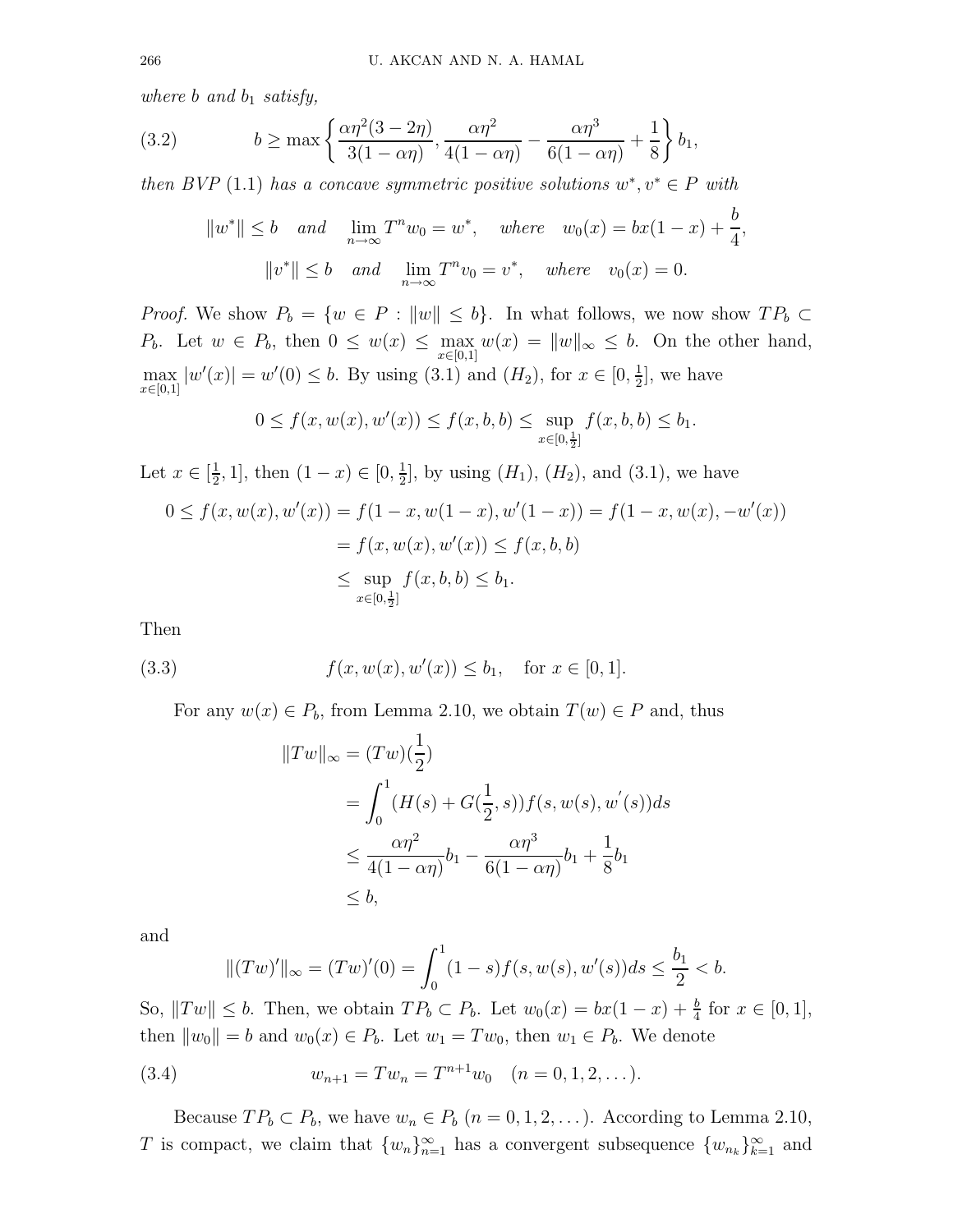there exist  $w^* \in P_b$  such that  $w_{n_k} \longrightarrow w^*$ . From the definition of T, (3.2), and (3.3), we have

$$
w_1(x) = (Tw_0)(x)
$$
  
=  $\int_0^1 (H(s) + G(x, s)) f(s, w_0(s), w_0'(s)) ds$   
=  $\int_0^1 H(s) f(s, w_0(s), w_0'(s)) ds + \int_0^1 G(x, s) f(s, w_0(s), w_0'(s)) ds$   
 $\leq \frac{\alpha \eta^2 (3 - 2\eta)}{12(1 - \alpha \eta)} b_1 + \frac{b_1}{2} x (1 - x)$   
 $\leq \frac{b}{4} + bx(1 - x) = w_0(x).$ 

Thus,  $w_0(x) - w_1(x) \in P_b$ . By using Lemma 2.10, we obtain  $Tw_1 \leq Tw_0$ , which means  $w_2 \leq w_1, x \in [0,1]$ . By induction,  $w_{n+1} \leq w_n, x \in [0,1]$ ,  $(n = 0, 1, 2, ...)$ .

Now we show that  $|w'_{n+1}(x)| \leq |w'_{n+1}(x)|$  $_n'(x)$ ,  $x \in [0,1]$ . We separate these two conditions:

Case (i). Let  $x \in [0, \frac{1}{2}]$  $\frac{1}{2}$ , then  $w'_r$  $n'(x) \geq 0.$ 

$$
w'_1(x) = (Tw_0)'(x)
$$
  
=  $\int_0^1 (1-s)f(s, w_0(s), w'_0(s))ds - \int_0^x f(s, w_0(s), w'_0(s))ds$   
 $\leq \frac{b_1}{2} - b_1x = b_1(\frac{1}{2} - x)$   
 $\leq b - 2bx = w'_0(x).$ 

Then,  $|w_1|$  $|u_1'(x)| \leq |w'_0|$  $|Tw_1'(x)|$ , by using Lemma 2.10, we obtain  $|Tw_1'(x)| \leq |Tw_0'(x)|$ , which means  $|w'_2\rangle$  $|u_2'(x)| \leq |w_1'|$  $x_1'(x)$ ,  $x \in [0, \frac{1}{2}]$  $\frac{1}{2}$ . By the induction  $|w'_{n+1}(x)| \leq |w'_{n+1}(x)|$  $n(x)|, x \in [0, \frac{1}{2}]$  $\frac{1}{2}$ . Case (ii). Let  $x \in \left[\frac{1}{2}\right]$  $\frac{1}{2}$ , 1], then  $w'_i$  $n'(x) \leq 0.$ 

$$
-w'_1(x) = -(Tw'_0)(x)
$$
  
=  $-(\int_0^1 (1-s)f(s, w_0(s), w'_0(s))ds - \int_0^x f(s, w_0(s), w'_0(s))ds)$   
 $\leq b_1(x - \frac{1}{2})$   
 $\leq 2bx - b = -w'_0(x).$ 

Then,  $|w_1|$  $|u_1'(x)| \leq |w'_0|$  $|Tw_1'(x)|$ , by using Lemma 2.10, we obtain  $|Tw_1'(x)| \leq |Tw_0'(x)|$ , which means  $|w'_2\rangle$  $|u_2'(x)| \leq |w_1'|$  $x_1'(x)$ ,  $x \in \left[\frac{1}{2}\right]$  $\frac{1}{2}$ , 1]. By the induction  $|w'_{n+1}(x)| \leq |w'_{n+1}(x)|$  $'_{n}(x)|, x \in [\frac{1}{2}]$  $\frac{1}{2}$ , 1]. Consequently,  $|w'_{n+1}(x)| \leq |w'_{n+1}(x)|$  $'_{n}(x)|, x \in [0,1].$ 

So, we claim that  $w_n \longrightarrow w^*$  in norm  $\|\cdot\|$ . Let  $n \longrightarrow \infty$  in (3.4) to get  $Tw^* = w^*$ because T is continuous. It is clear that the fixed point of the operator T is the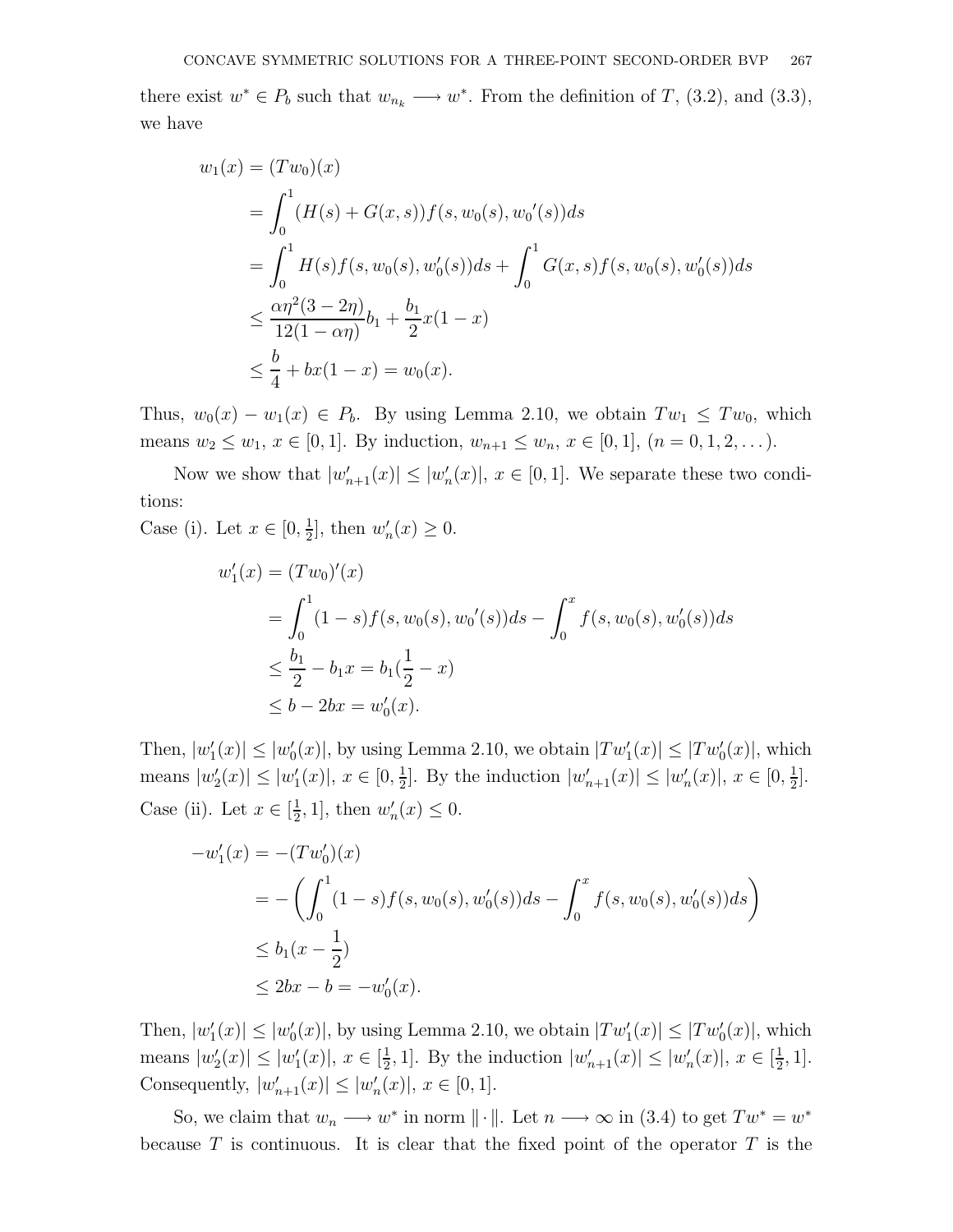solution of BVP  $(1.1)$ . Hence,  $w^*$  is concave symmetric positive solution  $(1.1)$ . And since  $w^* \in P_b$ , we have  $||w^*|| \leq b$ .

Let  $v_0(x) = 0, 0 \le x \le 1$ , then  $v_0 \in P_b$ . Let  $v_1 = Tv_0$ , then  $v_1 \in P_b$ , we denote (3.5)  $v_{n+1} = Tv_n = T^{n+1}v_0 \quad (n = 0, 1, 2, \dots).$ 

Likely to  ${v_n}_{n=1}^{\infty}$ , we claim that  ${v_n}_{n=1}^{\infty}$  has a convergent subsequence  ${v_{n_k}}_{k=1}^{\infty}$  $_{k=1}$ and there exist  $v^* \in P_b$  such that  $v_{n_k} \longrightarrow v^*$ . Because  $v_1 \ge v_0$ , by using Lemma 2.10, we obtain  $Tv_1 \geq Tv_0$ , which means  $v_2 \geq v_1, x \in [0,1]$ . By induction,  $v_{n+1} \geq v_n$ ,  $x \in [0,1]$   $(n = 0,1,2,...)$ . And  $|v_1|$  $|f_1(x)| \geq |v'_0|$  $\binom{1}{0}(x)$ , by using Lemma 2.10, we obtain  $|Tv'_{1}(x)| \geq |Tv'_{0}(x)|$ , which means  $|v_{2}'(x)| \geq |v'_{1}|$  $'_{1}(x)|, x \in [0,1].$  By the induction,  $|v'_{n+1}| \geq |v'_{n}|$  $x_n$ ,  $x \in [0,1]$   $(n = 0,1,2,...)$ . So we claim that  $v_n \longrightarrow v^*$  in norm  $\|\cdot\|$ . and then  $Tv^* = v^*$  and  $v^* \geq 0$ ,  $0 \leq x \leq 1$ . Hence,  $v^*$  is concave symmetric positive solution of BVP (1.1). And since  $v^* \in P_b$ , we have  $||v^*|| \leq b$ . Therefore, our proof is complete.  $\Box$ 

### 4. EXAMPLE

Example 4.1. We consider the following three-point second-order boundary value problem with integral boundary conditions:

(4.1) 
$$
\begin{cases} u''(x) + \frac{1}{3}e^{x(1-x)}\frac{((u')^2 + sgn(u+1) + 2)}{80} = 0, & 0 < x < 1, \\ u(0) = u(1) = 3 \int_0^{\frac{1}{4}} u(s)ds, \end{cases}
$$

where

$$
f(x, u, v) = \frac{1}{3}e^{x(1-x)}\frac{(v^2 + sgn(u+1) + 2)}{80}, \quad \eta = \frac{1}{4}, \quad \alpha = 3.
$$

It is not difficult to check that the assumptions  $(H1)$  and  $(H2)$  hold. Let  $b = 33$ and  $b_1 = 32$ , then conditions (3.1) and (3.2) are confirmed. Then applying Theorem 3.1, BVP (4.1) has a concave symmetric positive solutions  $w^*, v^* \in P$  with

$$
||w^*|| \le 33
$$
 and  $\lim_{n \to \infty} T^n w_0 = w^*$ , where  $w_0(x) = 33x(1 - x) + \frac{33}{4}$ ,  
\n $||v^*|| \le 33$  and  $\lim_{n \to \infty} T^n v_0 = v^*$ , where  $v_0(x) = 0$ .

#### REFERENCES

- [1] A. Boucherif, Second-order boundary value problems with integral boundary conditions, Nonlinear Anal., 70:364–371, 2009.
- [2] W. Feng, On an m-point boundary value problem, Nonlinear Anal., 30:5369–5374, 1997.
- [3] C. P. Gupta, A generalized multi-point boundary value problem for second order ordinary differential equations, Appl. Math. Comput., 89:133-146, 1998.
- [4] F. Hao, Existence of symmetric positive solutions for m-point boundary value problems for second-order dynamic equations on time scales, Math. Theory Appl. (Changsha), 28:65–68, 2008.